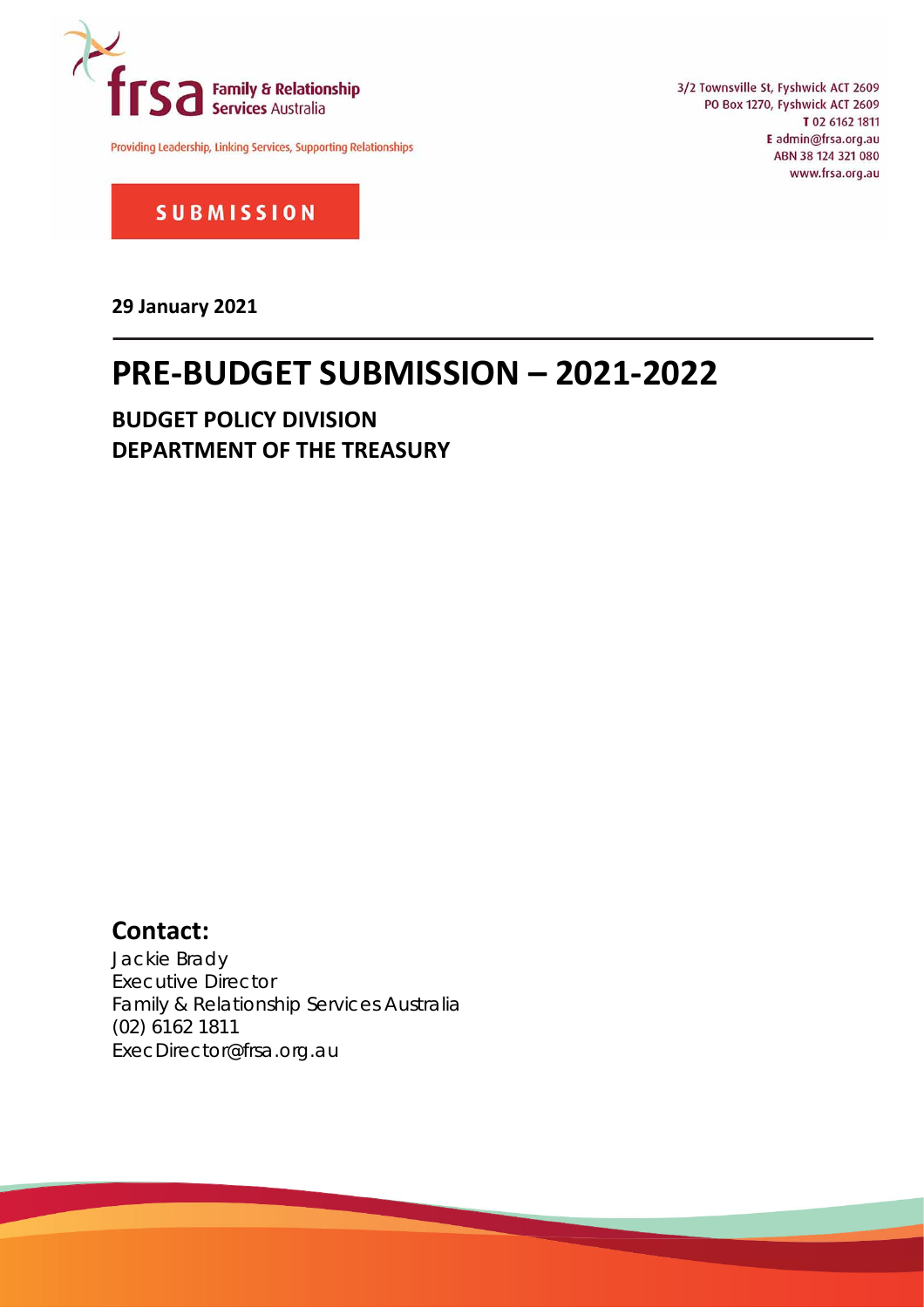

# **CONTENTS**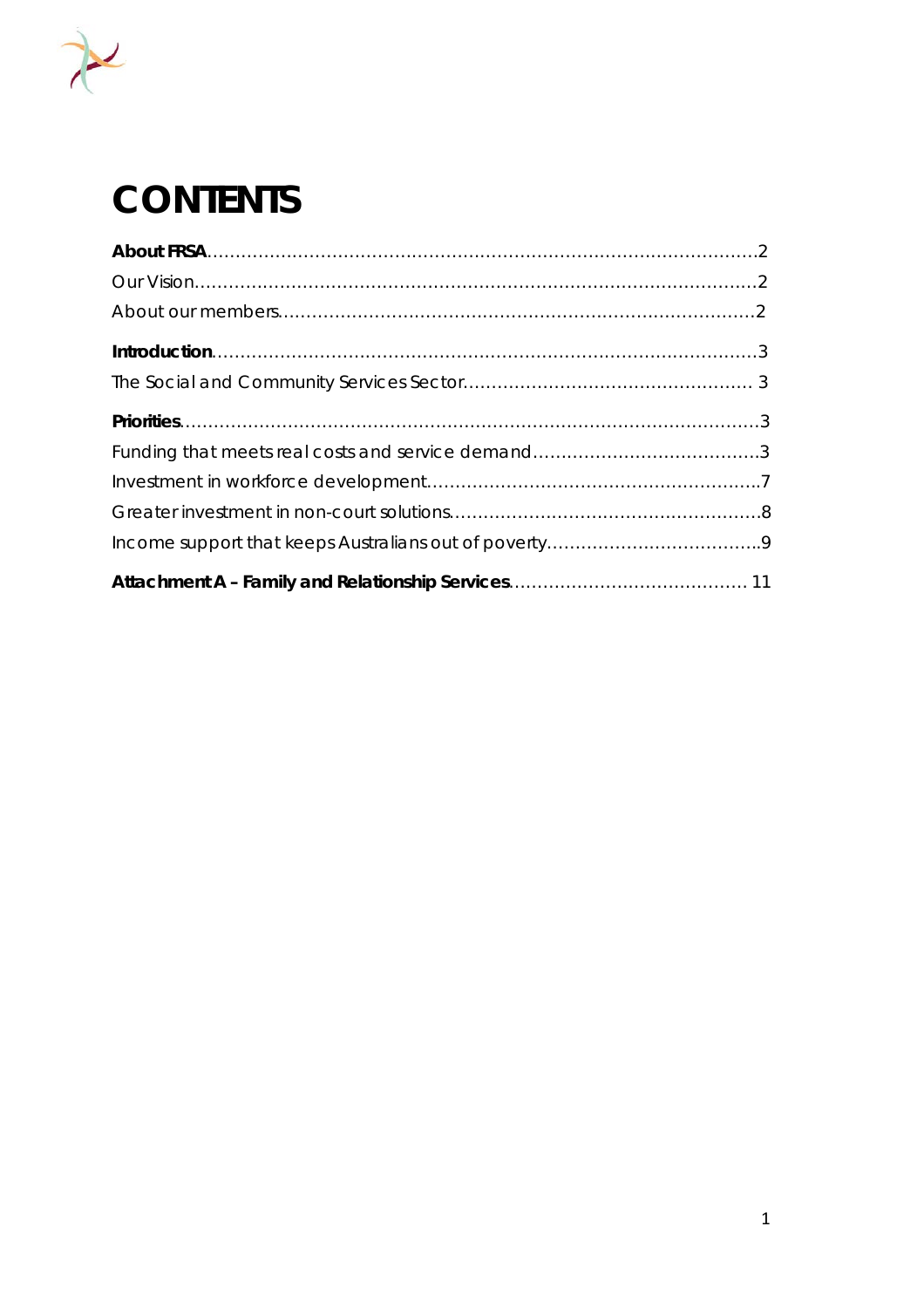

# **ABOUT FRSA**

As the national peak body for family and relationship services, FRSA has a critical leadership role in representing our extensive network of Member Organisations to support their interests and the children, families and communities they serve across Australia. FRSA plays a significant national role in building and analysing the knowledge and evidence base relating to child and family wellbeing, safety and resilience. We undertake research and work with government and nongovernment stakeholders to inform policy and shape systemic change.

# **Our vision**

The wellbeing of all children, families and communities in Australia is supported and protected.

# **About our members**

FRSA has 165 members, with 135 members in a direct service delivery role.[1](#page-2-0) The range of services provided includes:

- Family Relationship Centres
- Children's Contact Services
- Family Law Counselling
- Family Relationship Advice
- Family Dispute Resolution (FDR) and Regional FDR
- Parenting Orders Program
- Supporting Children after Separation Program
- Family and Relationship Services
- Specialised Family Violence Services

<span id="page-2-0"></span><sup>1</sup> FRSA's full members deliver family and relationship services. FRSA's associate, individual and honorary members hold policy, research and professional expertise in family law, family and relationships services and related social services.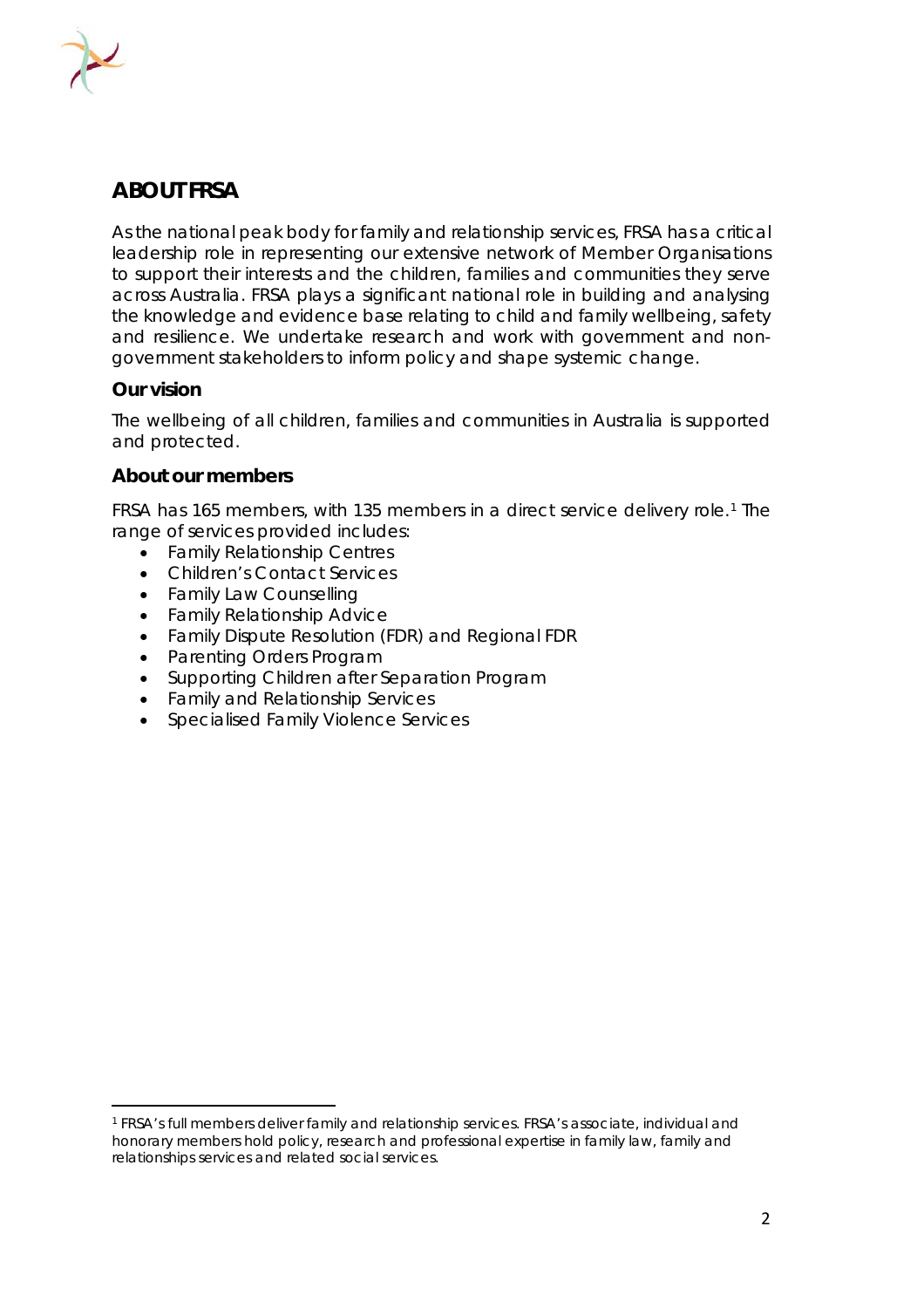

# **INTRODUCTION**

FRSA welcomes the opportunity to participate in the Federal Government's pre-Budget submission process. Our submission outlines priority issues for Family and Relationship Services to be considered in development of the 2021-2022 Budget.

## **THE SOCIAL AND COMMUNITY SERVICES SECTOR**

The not-for-profit social and community services sector is a significant part of the Australian economy and integral to our social fabric. The community and charities sector contributes \$128 billion to the national economy and employs 1.3 million people (or approximately 840,000 full-time equivalent workers).[2](#page-3-0) The sector delivers a range of key services that many Australians rely on – aged care, child care, family and relationship services, disability support, emergency relief, housing and homelessness services, to name just some.

#### **Family and Relationship Services Sector**

The FRSA membership, which includes all Family Law Service providers and a large proportion of other Family and Relationship Services providers, employs between 4 000 and 5 500 workers across metropolitan, regional and remote Australia, and delivers family and relationship services to approximately 580 000 Australians each year.[3](#page-3-1) See Attachment A for a full list of Family and Relationship Services provided by FRSA members.

# **PRIORITIES**

This submission outlines four priority issues that we ask to be taken into consideration in the 2021-2022 Federal Budget:

- 1. Funding for family and relationship services that meets the real costs of service provision and increased service demand
- 2. Investment in workforce development for the family and relationship services sector
- 3. Greater investment in non-court-based options for resolving family disputes
- 4. Provision of income support payments that keep Australians out of poverty

# **1. FUNDING THAT MEETS REAL COSTS AND SERVICE DEMAND**

#### **Funding has not kept pace with costs**

There is a significant gap between Commonwealth funding for service delivery and the real costs of delivering family and relationship services.

<span id="page-3-0"></span><sup>2</sup> ACOSS (5 May 2020), *[ACOSS COVID-19 Response and Recovery: Community sector](https://www.acoss.org.au/wp-content/uploads/2020/05/Recovery-from-COVID_Community-Services-briefing-note-v2.pdf) issues – briefing*, p. 1.

<span id="page-3-1"></span><sup>3</sup> The Centre for International Economics (2020), *[Expiry of the Social and Community Services Pay](https://frsa.org.au/wp-content/uploads/2020/03/CIE-Final-Report_FRSA_Funding-and-productivity-24-March-2020_FINAL.pdf) [Equity Special Account: Implications for family and relationship services,](https://frsa.org.au/wp-content/uploads/2020/03/CIE-Final-Report_FRSA_Funding-and-productivity-24-March-2020_FINAL.pdf)* p. 17.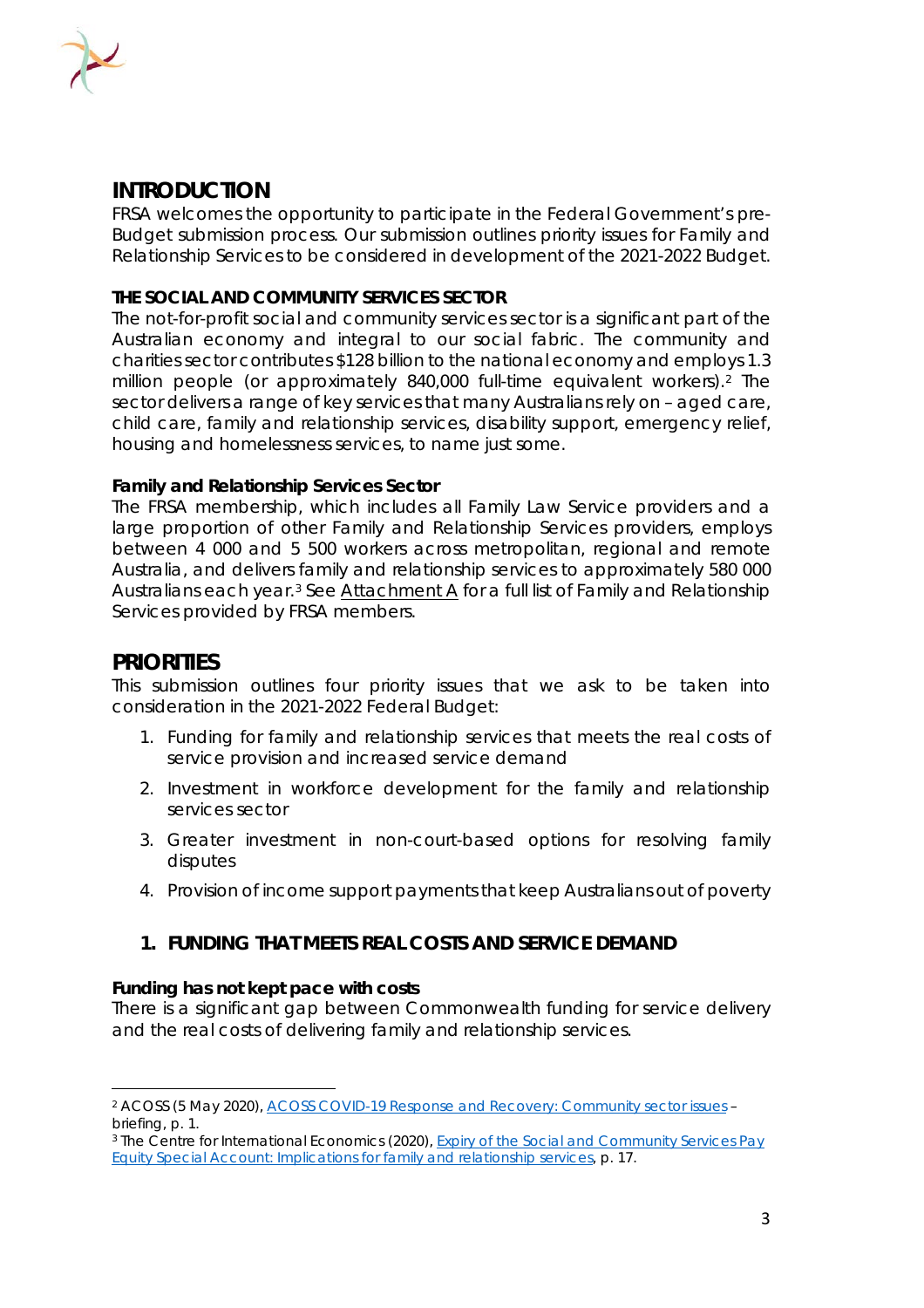

Baseline funding for Family and Relationship Services has remained the same over multiple years. Since 2012-13, when indexation has been applied to programs delivered by the FRSA membership base, indexation rates have been on average approximately 1.5 per cent, and applied to the original grant funding value, rather than on a cumulative, annual basis[.4](#page-4-0) A three-year indexation freeze brought in at the 2014-2015 Budget impacted the Family Law Services component of Family and Relationship Services.

Our sector continues to experience frustration with the lack of transparency around decisions underpinning the allocation and rate of indexation applied to different programs. We further note that timeliness in advising indexation decisions would assist in organisational planning.

An independen[t report](https://frsa.org.au/wp-content/uploads/2020/03/CIE-Final-Report_FRSA_Funding-and-productivity-24-March-2020_FINAL.pdf) commissioned by FRSA in 2020 showed that while funding has remained relatively static, the costs of delivering services has increased over 2011-12 to 2018-19 (the eight year period under analysis). Efficiency investments by FRSA members have ensured that the sector has been able to maintain client numbers in the face of funding pressures and significant cost pressures. Analysis across the key cost categories of wage and occupancy costs against output measures of cost per client shows that while cost indexes have increased significantly, a rebalancing of the cost base within the sector has allowed for the index of cost per client to rise minimally.<sup>[5](#page-4-1)</sup> The report concluded that the Family and Relationship Services sector is at, or close to, the efficiency frontier. That is, there is limited, if any, scope for further efficiencies.<sup>[6](#page-4-2)</sup>

#### **Funding has not kept pace with service demand**

An ACOSS survey of the not-for-profit community services sector, conducted prior to the 2019-2020 bushfires and the COVID-19 pandemic, showed that government support for the sector is not keeping pace with demand for services.<sup>[7](#page-4-3)</sup>

While, despite significant cost increases, family and relationship support provided by FRSA members has remained constant over past years, service demand has continued to grow – both in terms of potential clients seeking support and the complexity in the cases that need to be managed.[8](#page-4-4)

<span id="page-4-0"></span><sup>4</sup> CIE (20 March 2020), *Final Report: Expiry of the Social and Community Services Pay Equity Special Account – Implications for family and relationship services*, p. 37.

<span id="page-4-1"></span><sup>&</sup>lt;sup>5</sup> CIE (20 March 2020), *Final Report: Expiry of the Social and Community Services Pay Equity Special Account – Implications for family and relationship services*, p. 29.

<span id="page-4-2"></span><sup>6</sup> CIE (20 March 2020), *Final Report: Expiry of the Social and Community Services Pay Equity Special Account – Implications for family and relationship services*, p. 32.

<span id="page-4-3"></span><sup>7</sup> ACOSS (March 2020), *[The Profile and Pulse of the Sector: Findings From the 2019 Australian](https://www.acoss.org.au/the-profile-and-pulse-of-the-sector-findings-from-the-2019-australian-community-sector-survey/)  [Community Sector Survey](https://www.acoss.org.au/the-profile-and-pulse-of-the-sector-findings-from-the-2019-australian-community-sector-survey/)*

<span id="page-4-4"></span><sup>8</sup> CIE (20 March 2020), *Final Report: Expiry of the Social and Community Services Pay Equity Special Account – Implications for family and relationship services,* pp 38-39.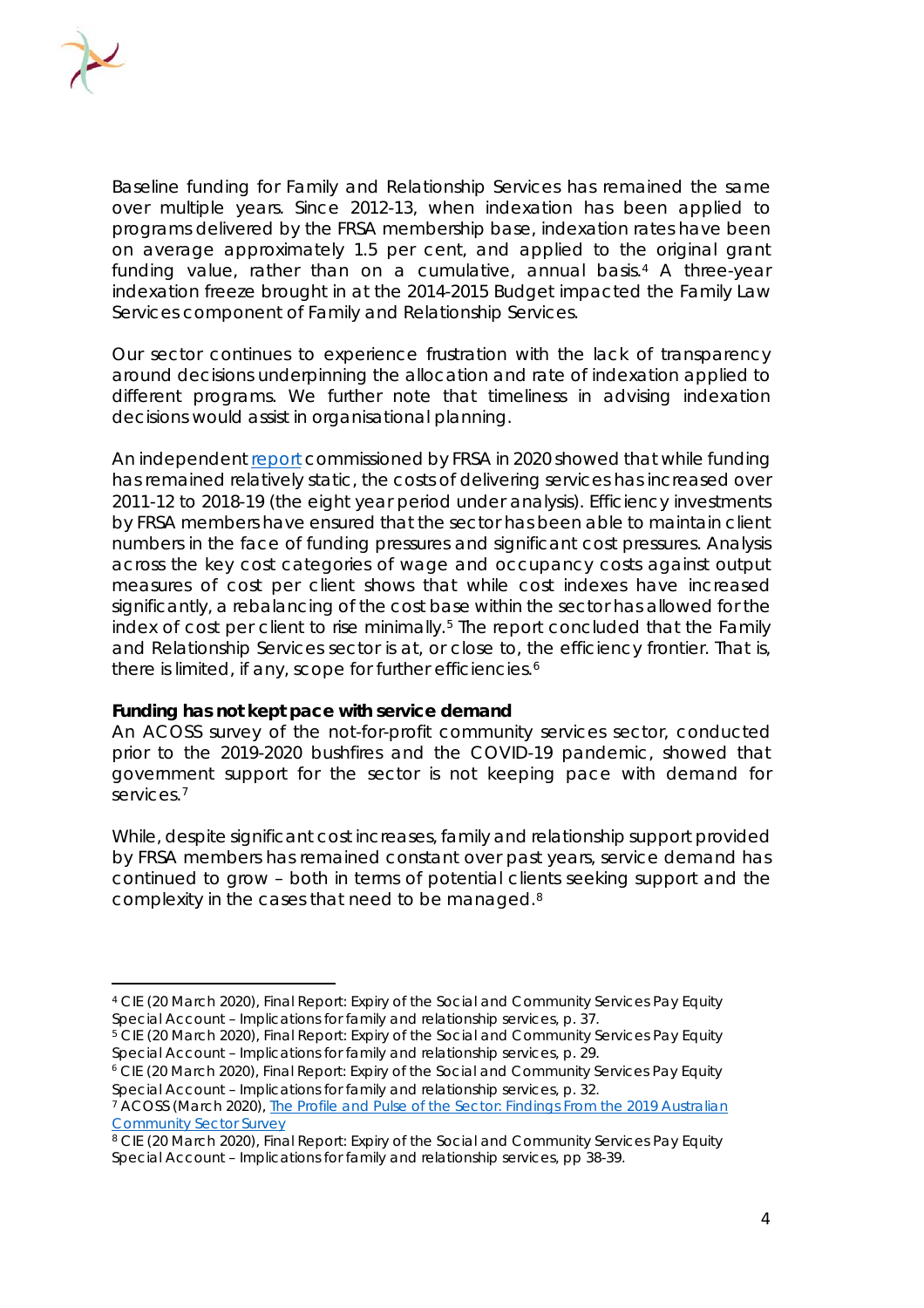

Family Law Services, which are an important component of family and relationship services, receive total annual funding of \$146 million and serve approximately 170 000 clients each year. A 2016 KPMG report, commissioned by the Attorney-General's Department, which looked at Family Law Services, found that should the funding envelope remain the same, the projected shortfall by 2023-2024 would be \$21.2 million.<sup>[9](#page-5-0)</sup> The analysis of the funding shortfall was based on the assumption that increased demand came only from population growth. The analysis did not account for growing client complexity.[10](#page-5-1)

#### *Children's Contact Services*

The KPMG report found that Government funded Children's Contact Services (CCSs) have the longest wait times of all Government-funded family law services. This can vary greatly from provider to provider, with the wait time ranging from a few weeks to several months. KPMG reported that the wait time to access CCSs may be up to six to nine months, with the average wait time being 7.9 weeks.[11](#page-5-2) FRSA member, Interrelate, which runs six CCSs, advised the current Joint Select Committee on Australia's Family Law System that their average wait time is approximately six months.[12](#page-5-3) This means that children and parents may be waiting months to see each other.

CCSs enable children of separated parents to have supervised contact with the parent they do not live with in a safe environment. They also provide a neutral space for the transfer of children between separated parents in high conflict situations, and they may be required to provide reports to the family courts. There are three different types of CCSs in Australia:

- Government Funded CCSs
- Full fee paying CCSs operated by non-government organisations
- Privately operated full fee-paying CCSs

The current Parliamentary Inquiry into Australia's family law system draws attention in its [interim report](https://www.aph.gov.au/Parliamentary_Business/Committees/Joint/Family_Law_System/FamilyLaw/Interim_Report) to the lack of availability of CCSs.<sup>[13](#page-5-4)</sup> Insufficient funding for CCSs has also been thoroughly canvassed in other inquiries into the family law system, including most recently, the ALRC's 2019 [Report,](https://www.alrc.gov.au/wp-content/uploads/2019/08/alrc_report_135_final_report_web-min_12_optimized_1-1.pdf) *Family Law for the Future – an Inquiry into the Family Law System.*

As well as lengthy waitlists, FRSA shares the ALRC's, the Australian Children's Contact Services Association, and other stakeholder concerns about the lack of

<span id="page-5-0"></span><sup>9</sup> KPMG (2016) *Future Focus of the Family Law Services*, Prepared for the Attorney-General's Department.

<span id="page-5-1"></span><sup>&</sup>lt;sup>10</sup> See for example, [research on Family Law Services](https://aifs.gov.au/cfca/2016/08/03/separated-parents-and-family-law-system-what-does-evidence-say) undertaken by the Australian Institute of Family Studies.

<span id="page-5-2"></span><sup>&</sup>lt;sup>11</sup> KPMG (2016) Future Focus of the Family Law Services. Prepared for the Attorney-General's [Department,](https://www.ag.gov.au/sites/default/files/2020-03/AGD-Family-Law-Services-Final-Report.pdf) p. 25.

<span id="page-5-3"></span><sup>12</sup> Joint Select Committee on Australia's Family Law System, *Improvements in family law proceedings: Interim report,* p. 201.

<span id="page-5-4"></span><sup>13</sup> Joint Select Committee on Australia's Family Law System, *Improvements in family law proceedings: Interim report,* pp 199-203.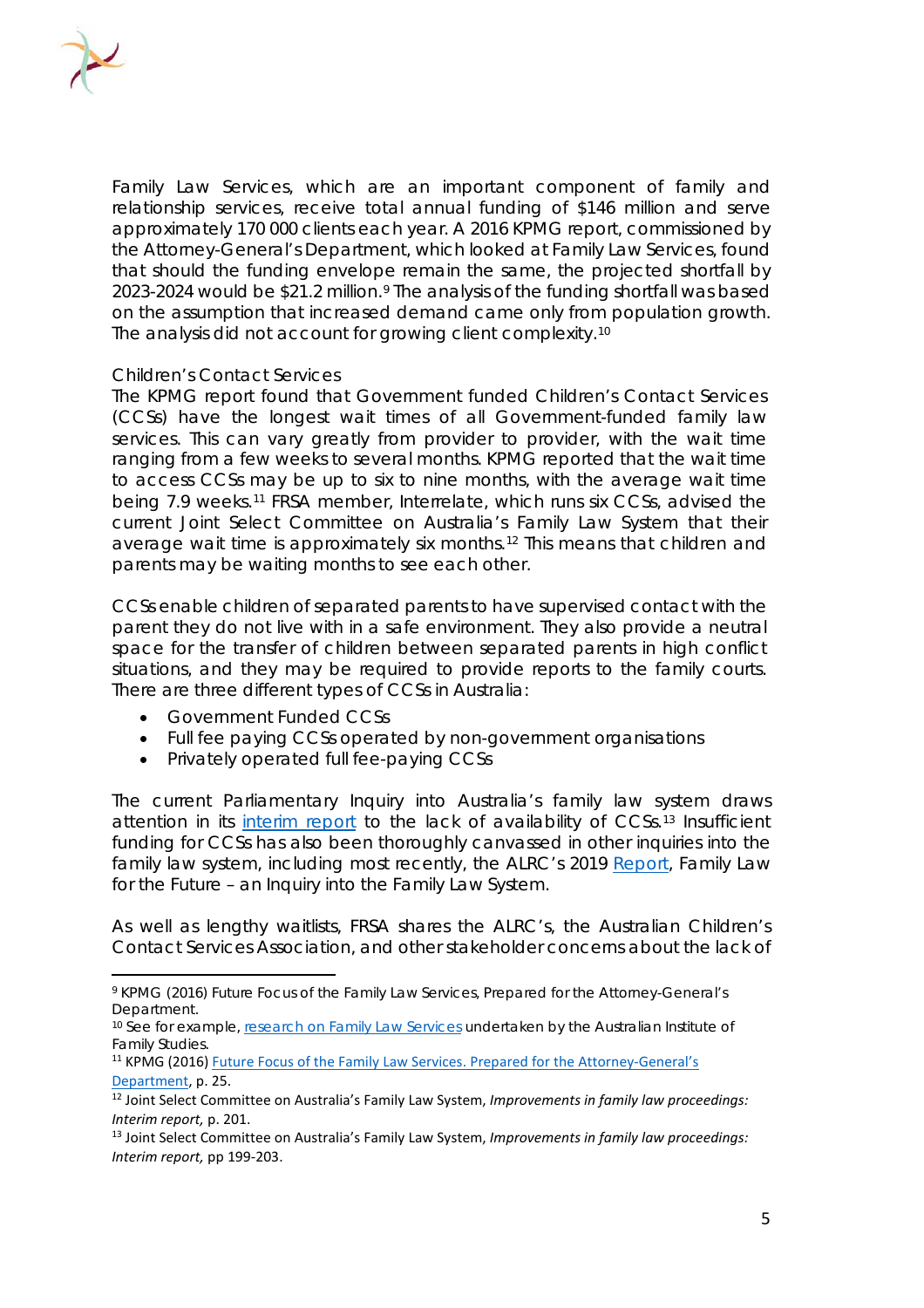

regulation of privately operated CCSs. Government funded CCSs operate in line with the Attorney-General's Department's *Children's Contact Services: Guiding Principles Framework for Good Practice* and are accountable to the Department of Social Services and the Attorney-General's Department via their funding agreements and complaints mechanisms. Full fee-paying services (both not for profit and private operators) are not subject to Government oversight or mandatory standards.

FRSA remains concerned about the safety and the quality of unregulated CCS providers and, echoing the ALRC report, believes a regulatory framework should be prioritised by Government, along with increased funding for Governmentsubsidised CCSs.

#### **Recommendation 1**

FRSA **recommends** that discrete funding be committed to introduce a regulatory framework for ALL Children's Contact Services, to ensure that vulnerable family members receive an agreed acceptable standard of service delivery. This funding should include additional resourcing for government-funded Children's Contact Services to meet the costs associated with transitioning to an accreditation framework.

**Impacts of COVID-19 on service demand across family and relationship services** In late 2020, FRSA undertook an exploratory member survey to understand how the pandemic was impacting service demand and service demand projections for 2021. The survey found that:

- While there had been fluctuations in demand since March 2020 attributed to service delivery constraints arising from lockdown restrictions[14](#page-6-0) – an increase in service demand was experienced across a number of family and relationship services, particularly family and relationship counselling and Specialised Family Violence Services. Survey respondents reported an increase in people presenting with domestic and family violence issues and mental health concerns.
- Survey participants anticipate an increase in demand over 2021 as the impacts of the pandemic, such as job losses, continue to unfold and the Coronavirus Supplement is further wound back. [15](#page-6-1)

The anticipated increase in demand for Family and Relationship Services as financial disadvantage intensifies is consistent with research on the links between financial hardship and family relationship challenges. As the Attorney-General's Department has written, "Financial disadvantage is both a predictor and a consequence of a relationship breakdown."[16](#page-6-2) The Department goes on to note

<span id="page-6-0"></span><sup>&</sup>lt;sup>14</sup> For example, due to court closures service demand for the Parenting Orders Program temporarily decreased and then providers began to experience backlogs as the courts re-opened. <sup>15</sup> FRSA (2021), *report forthcoming*

<span id="page-6-2"></span><span id="page-6-1"></span><sup>16</sup> Attorney-General's Department (February, 2020), Submission to the Joint Select Committee on Australia's Family Law System[, Submission no. 581,](https://www.aph.gov.au/Parliamentary_Business/Committees/Joint/Family_Law_System/FamilyLaw/Submissions) p. 4.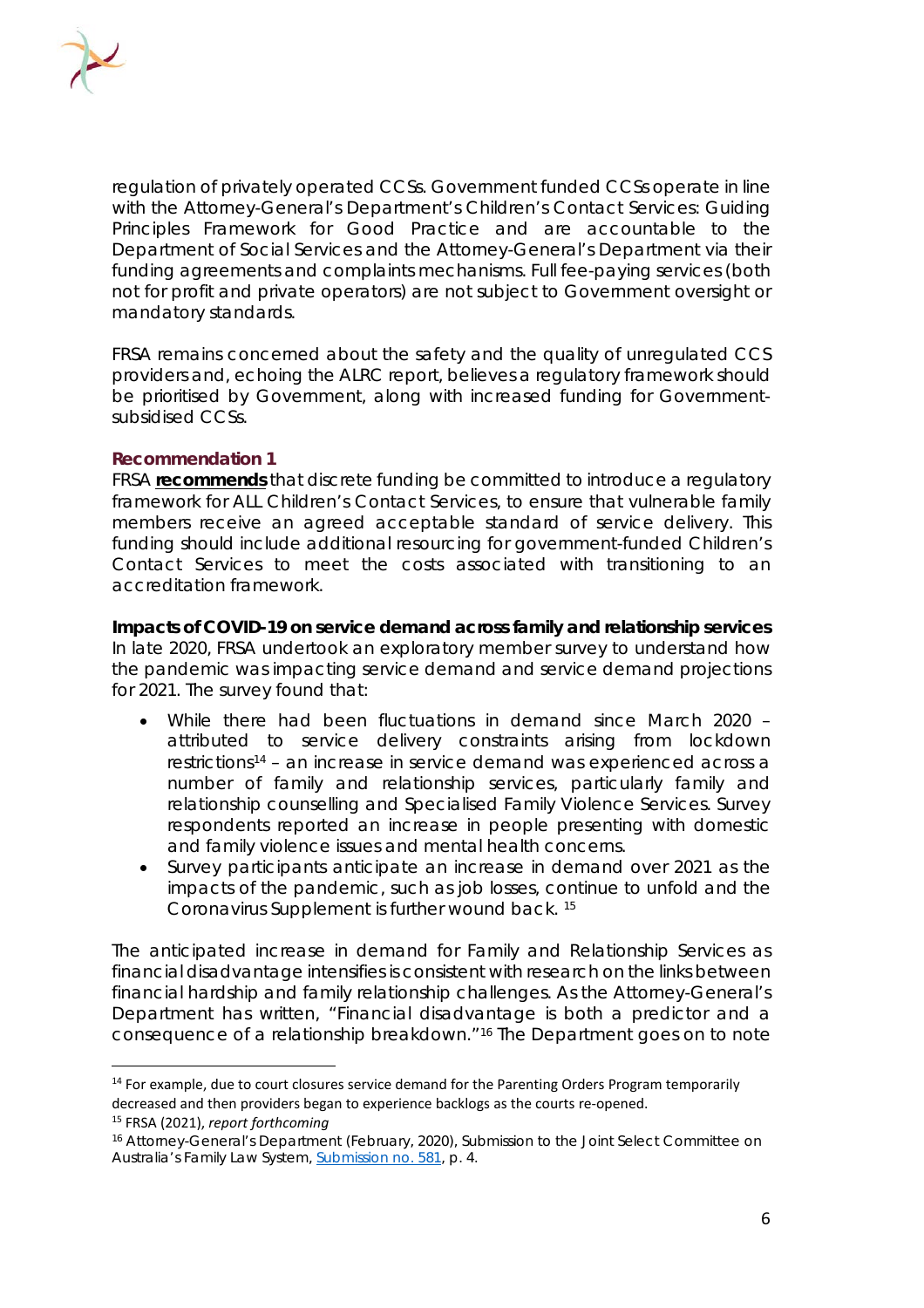

that "Recipients of government income support payments have been found to be more than twice as likely to separate as non-recipients of income support".<sup>[17](#page-7-0)</sup>

#### **Recommendation 2**

FRSA **recommends** that the 2021-2022 Budget accommodate an increase in funding across the suite of Family and Relationship Services.

#### **Recommendation 3**

FRSA **recommends** that in the longer term, the Government undertakes a comprehensive needs analysis for social services, including Family and Relationship Services, across Australia to inform future Budget development. This needs analysis should take account of the longer-term impacts of the pandemic and changing demographics of regions to ensure an optimal match between supply and demand of social services.

### **2. INVESTMENT IN WORKFORCE DEVELOPMENT**

Government investment in workforce development in areas projected to grow is vital to the recovery of the economy, as well as to meeting changing needs of the Australian community. Prior to COVID-19, Health Care and Social Assistance was projected to make the largest contribution to employment growth to 2024.<sup>[18](#page-7-1)</sup> The need for health care and social assistance will be even greater as a result of the pandemic, and commensurate support for workforce development in this area is required. It is essential that strategies and actions that maximise opportunities for attracting and retaining a skilled workforce – particularly in regional and rural areas are put in place.

As noted above, FRSA members have reported an increase in service demand and anticipate a further increase as the impacts of pandemic related job loss, isolation and increased financial disadvantage impact on family relationships and psychological wellbeing.

FRSA members located in, and servicing, regional and rural/remote areas have reported for some time difficulty in recruiting appropriately qualified social workers, psychologists, counsellors and mediators. This has been compounded during the pandemic with scope to recruit from elsewhere – particularly other states – limited by pandemic restrictions, including border closures. More recently, members have started to report recruitment challenges in major city locations. This suggests, unsurprisingly, that as demand for appropriately skilled professionals such as psychologists grows, so too do wages. With relatively static funding and increased costs (discussed earlier), it is extraordinarily difficult for our members to attract suitably qualified professionals when government and private sector can afford to pay those professionals higher wages.

<span id="page-7-0"></span><sup>17</sup> P. 4.

<span id="page-7-1"></span><sup>18</sup> Australian Government Labour Market Information Portal, *[2019 Employment Projections](https://lmip.gov.au/default.aspx?LMIP/GainInsights/EmploymentProjections) – for the five years to May 2024.*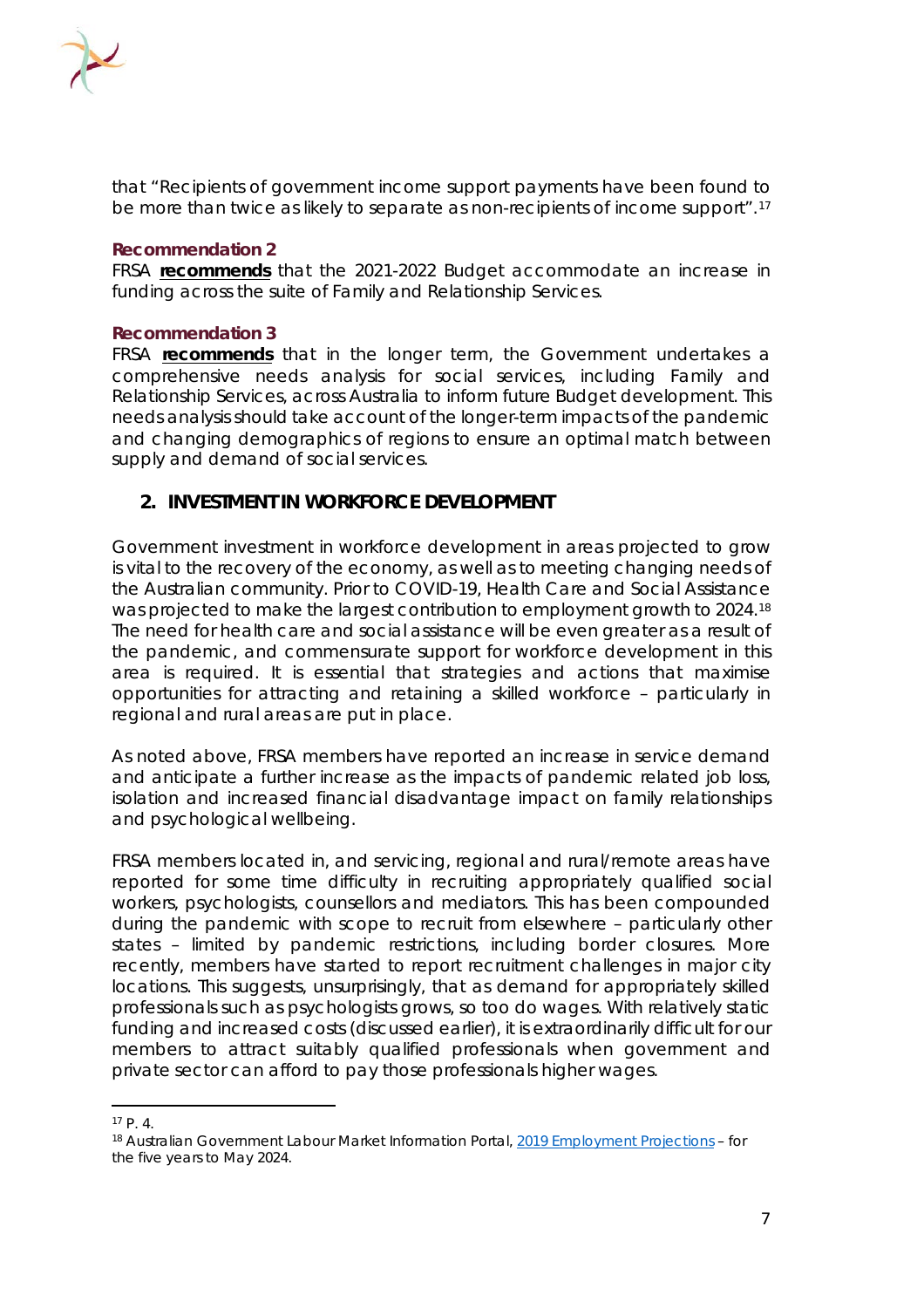

The Family and Relationship Services sector and social services more broadly will continue to be integral to Australia's social and economy recovery from the COVID-19 pandemic. The sector must be supported to meet demand for services and broader community need.

#### **Recommendation 4**

FRSA **recommends** that the 2020-2021 Budget include provision for a workforce development strategy for the family and relationship services sector (and health and social service more broadly).

# **3. GREATER INVESTMENT IN NON-COURT SOLUTIONS**

In 2019 the ALRC put forward a recommendation in its Family Law Inquiry [report,](https://www.alrc.gov.au/inquiry/review-of-the-family-law-system/) to support greater use of non-court processes for resolution of property and financial matters.[19](#page-8-0) Earlier, in 2014, the Productivity Commission argued that the resolution of less complex family law matters would be best achieved through expanded availability of low-cost family dispute resolution. Increased use of family dispute resolution would reduce the expense involved in litigating in the family courts when resolving a dispute. The Commission proposed expanding the availability of low-cost resolution mechanisms such as Family Dispute Resolution to property and financial matters.<sup>[20](#page-8-1)</sup>

Recent government initiatives go some way to supporting greater access to Family Dispute Resolution and Legally Assisted Dispute Resolution. In November 2018, the Australian Government announced the Women's Economic Security Package, which provided \$50.4 million in new funding for family law property mediation services and related initiatives.[21](#page-8-2) This includes \$13 million each year for the 65 Family Relationship Centres across Australia, all of which are FRSA members. This investment was certainly welcome. However, the scale of the issue requires system-wide change and, correspondingly, a larger pool of funding.

Family Dispute Resolution provides a more affordable and less adversarial option for resolving property and financial matters and helping parties to consider the needs of children in relation to property and financial decisions. It is particularly appropriate for matters involving small asset pools. The benefit of Legally Assisted Family Dispute Resolution is that assists clients to better understand their legal obligations and responsibilities on the spot as they seek to resolve their dispute.

<span id="page-8-0"></span><sup>19</sup> ALRC (March 2019). *An Inquiry into the Family Law System: Final Report.* Commonwealth of Australia, pp 257-263.

<span id="page-8-1"></span><sup>20</sup> Productivity Commission (2014). *Access to Justice Arrangements – Inquiry report.* No. 72, Vol 2., pp 877-878.

<span id="page-8-2"></span><sup>21</sup> ALRC (March 2019). *An Inquiry into the Family Law System: Final Report.* Commonwealth of Australia, p. 255.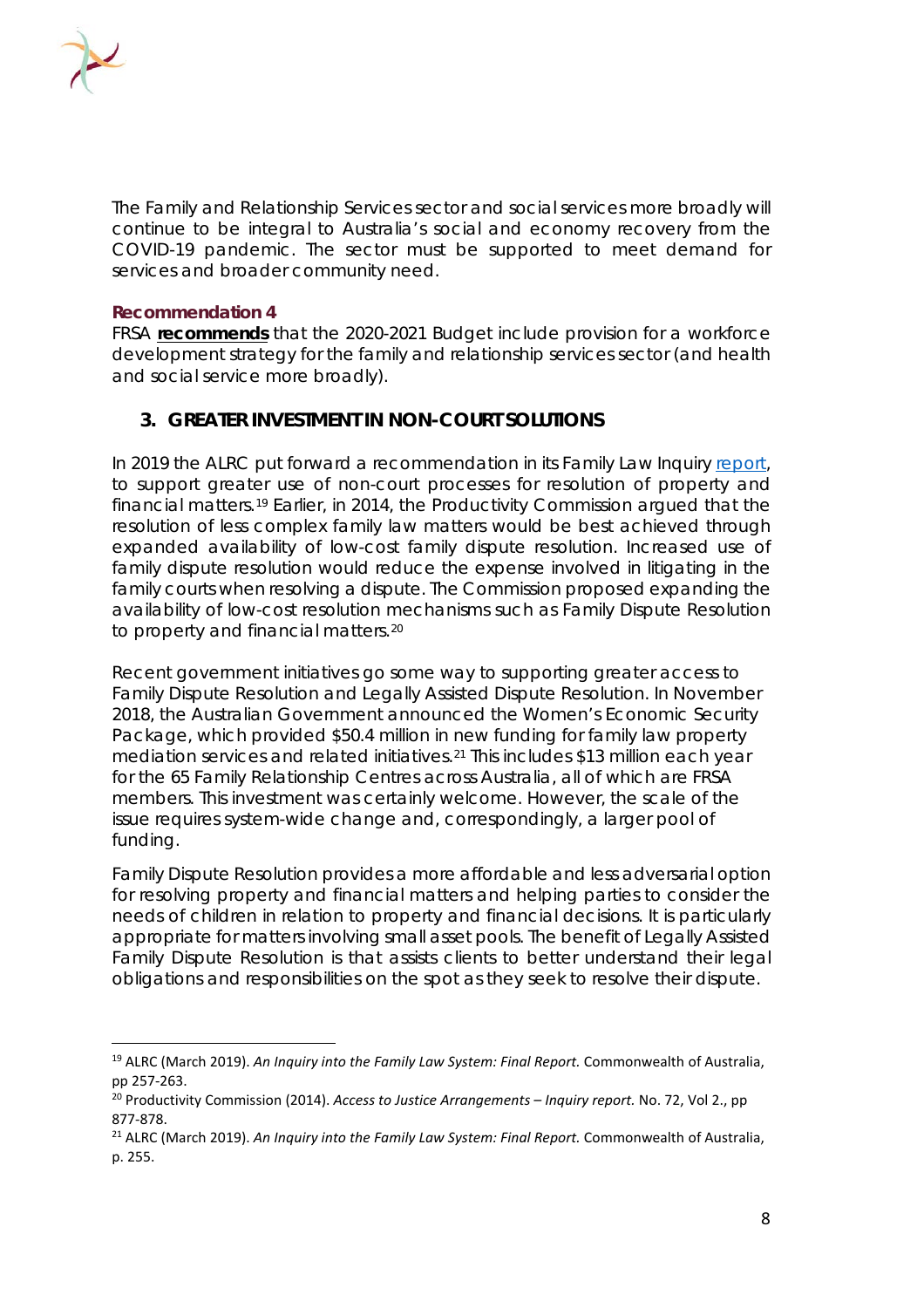

While Family Dispute Resolution may not be appropriate in all circumstances – particularly in situations involving family violence and safety risks – FRSA is of the firm opinion that increased funding of Family Dispute Resolution for property and financial matters would produce better outcomes for many separating families as well as reducing the cost burden on the courts.

#### **Recommendation 5**

FRSA **recommends** that further government investment in Family Dispute Resolution is accommodated in the 2021-22 Budget.

### **4. INCOME SUPPORT THAT KEEPS AUSTRALIANS OUT OF POVERTY**

The increase to basic benefits at the start of the pandemic, particularly JobSeeker, and the relaxation of conditionality requirements, were welcomed by FRSA members and the broader community sector. These measures brought much-needed relief to many families and individuals.

#### **THE CORONAVIRUS SUPPLEMENT HAS MADE AN ENORMOUS POSITIVE DIFFERENCE TO PEOPLE'S LIVES.**

- 80.8% of people said they were eating better and more regularly
- 70.7% of people said they were able to catch-up on bills
- 67.8% of people said they were able to pay for medicines/heath treatments Easier to pay rent/being able to move into better and safer accommodation – 58.8% Able to pay off debts – 56.2%
- Able to save up for emergencies 51.7%
- Able to save up to purchase major household items (i.e., fridges, freezers, tables) 51.6%
- Able to save up to pay for studying/training 26%

*Source: ACOSS (2020), 'If it wasn't for the Supplement, I've no idea where I'd be'*

However, the reduction of the Coronavirus supplement in late September 2020, and again on 1 January 2021, and a possible return to the pre-pandemic Newstart rate as of 1 April 2021, is of great concern to the FRSA membership.

The inadequate rate of the pre-pandemic Newstart has been well set out by community and business groups<sup>22</sup> and acknowledged in the April 2020 Senate Standing Committee on Community Affairs (April 2020), *Adequacy of Newstart and related payments and alternative mechanisms to determine the level of income support payments in Australia.* Already, the cuts to the Supplement have had a devastating impact on people on income support. A potential further cut will compound this impact.

<span id="page-9-0"></span><sup>22</sup> See for example, Deloitte Access Economics (September 2020), *Estimating the economic impacts of lowering current levels of income support payments*, for ACOSS.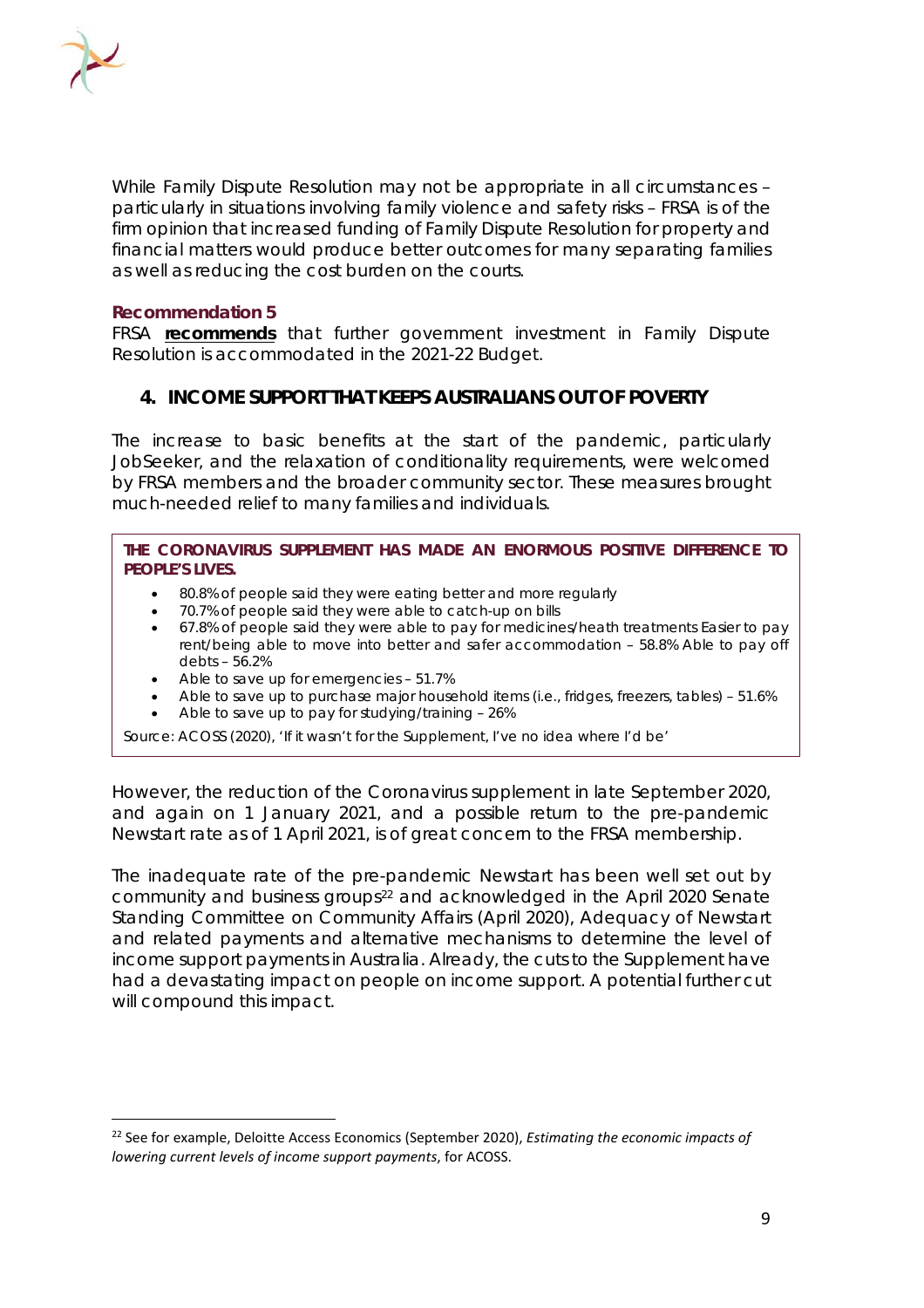

#### **CUTS TO INCOME SUPPORT PAYMENTS WOULD HAVE A DEVASTATING IMPACT ON PEOPLE.**

When we asked respondents about how the \$300 a fortnight cut to JobSeeker and other income support payments scheduled for September 25 will affect them, the picture is stark:

- 80% said they will definitely have to both skip meals, and reduce how much fresh fruit and vegetables they buy.
- Over half said the cut will make it much harder to pay their rent, and that they will need to forego essentials like food, medicine, and other expenses.
- 40% said they will have less than \$14 a day, after paying their rent.
- Over half said the cut will make it much harder to pay their rent, and that they will need to forego essentials like food, medicine, and other expenses.
- 47% said they will likely have to skip medicines or ration their doses, and that specialist services will be harder to afford.
- 56% said it would become much harder to pay bills, and that they would likely have to forego some essentials.

*Source: ACOSS (2020), 'If it wasn't for the Supplement, I've no idea where I'd be'*

FRSA notes and supports the 2020 Senate Committee recommendation that "once the Coronavirus supplement is phased out, the Australian Government increase the JobSeeker Payment, Youth Allowance and Parenting Payment rates to ensure that all eligible recipients do not live in poverty".<sup>[23](#page-10-0)</sup>

#### **Recommendation 6**

FRSA **recommends** that the Australian Government reviews income support payments to ensure that, in line with the Senate recommendation above, all Australians are kept out of poverty.

<span id="page-10-0"></span><sup>23</sup> Senate Standing Committee on Community Affairs (April 2020), *Adequacy of Newstart and related payments and alternative mechanisms to determine the level of income support payments in Australia,* Commonwealth of Australia, Recommendation 27, p. xv.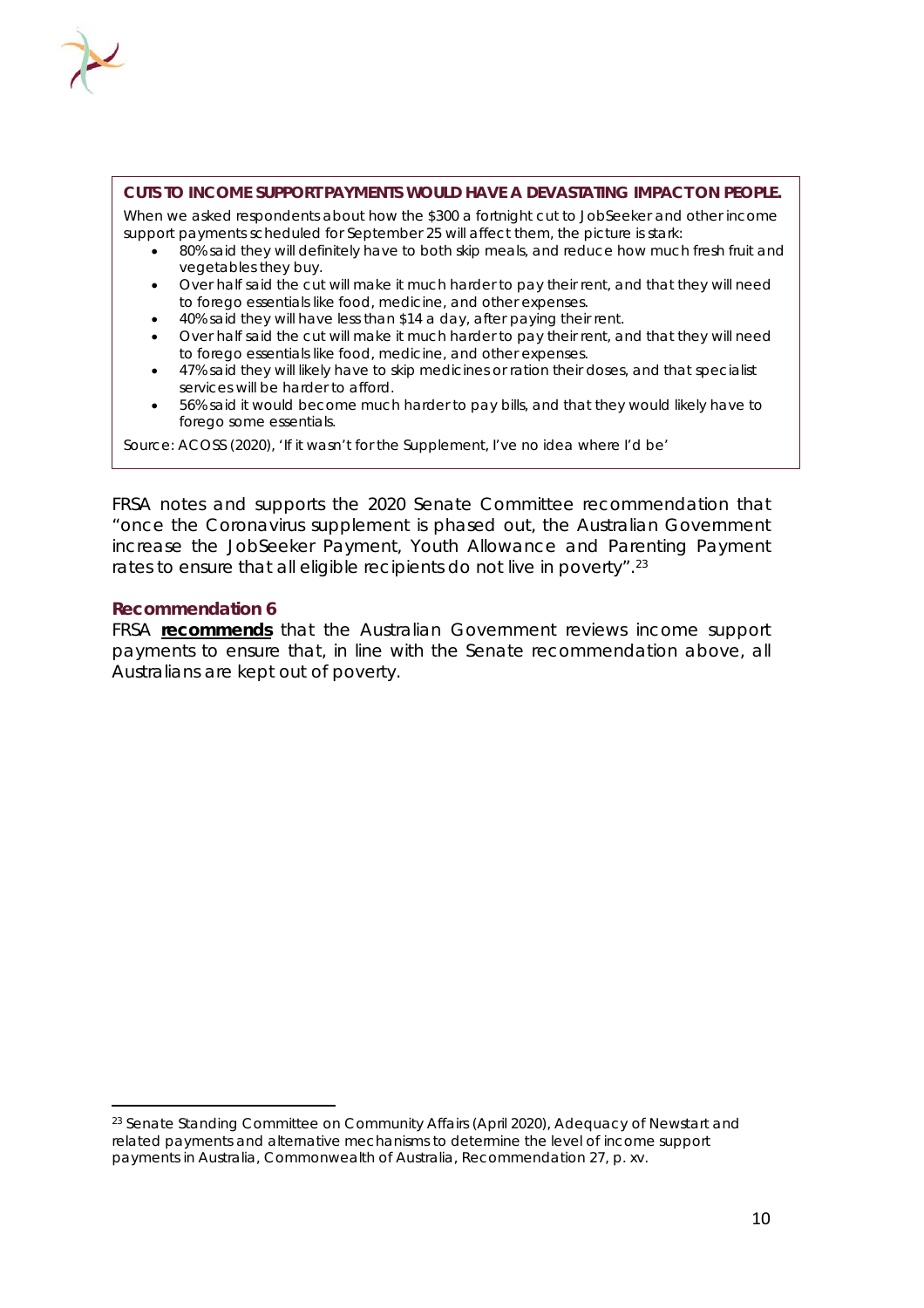# **FRSA Pre-Budget Submission: ATTACHMENT A**

# **Family and Relationship Services**

FRSA member organisations receive federal funding to deliver the following family and relationship services:

# **Children and Parenting services**

- Children and Parenting Support
- Intensive Family Support Services
- Child Support Advocacy
- Budget Based Funding
- Home Interaction Program for Parents and Youngsters

# **Communities for Children Facilitating Partners**

# **Family and Relationship Services**

- Family and Relationship Services
- Specialised Family Violence Services
- Family and Relationship Support Services to support Intercountry Adoption Family Support

# **Reconnect**

# **Family Law services**

- Family Relationship Centres
- Children's Contact Services
- Supporting Children after Separation Program
- Parenting Orders Program
- Family Dispute Resolution
- Regional Family Dispute Resolution
- Family Relationship Advice Line
- Family Law Counselling

# **Adult Specialist Support services**

- Find and Connect Support Services
- Royal Commission community-based support services
- Forced Adoption Services

# **Our member organisations also deliver numerous other services, including**:

- Financial Counselling Services
- Family and Domestic Violence Services
- Men's Services
- Youth Services
- Aged Services